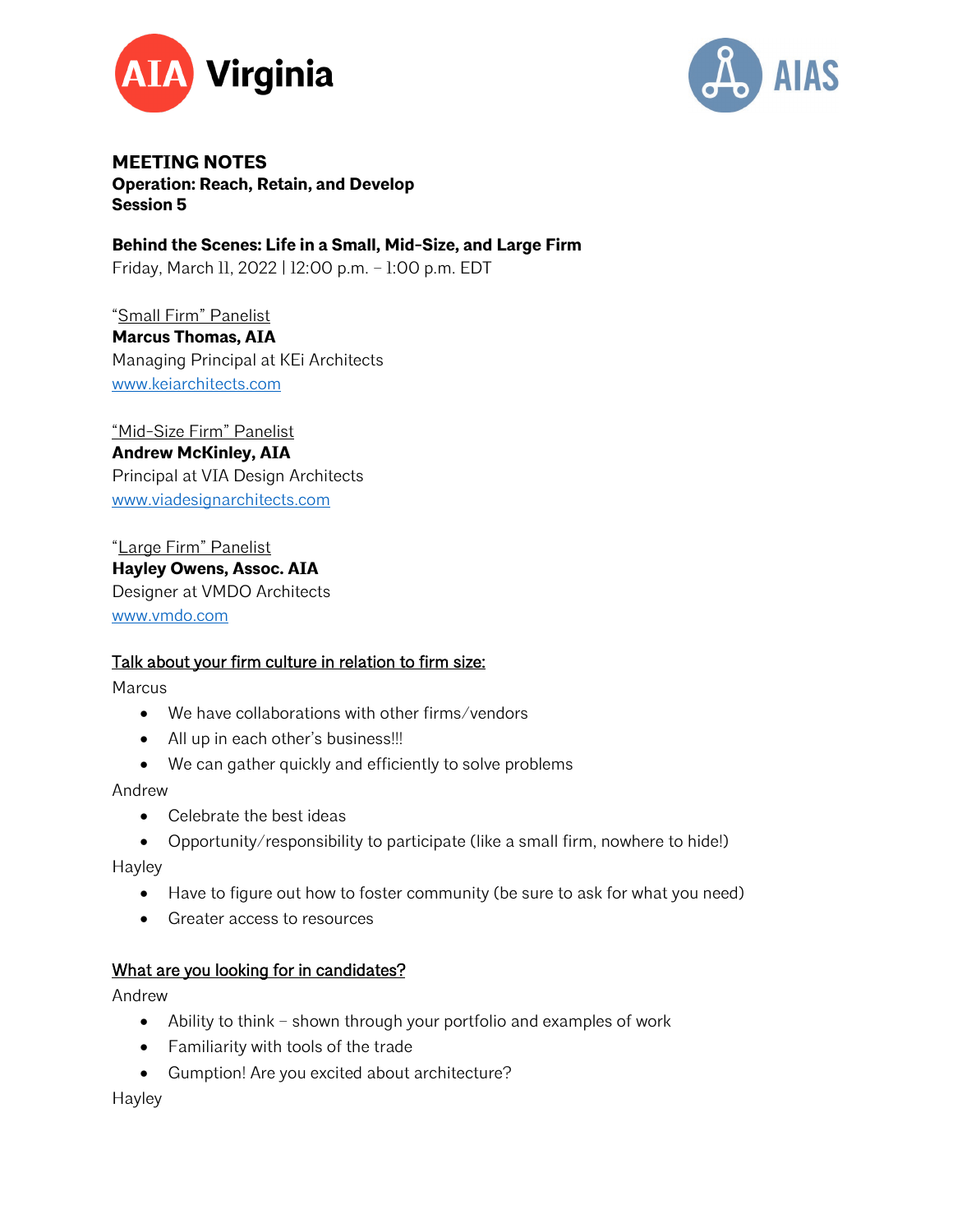



- Process can you connect your work to the larger project?
- Is there a deep interest in something?
- Can you talk clearly and communicate?

#### **Marcus**

- One question we ask is around your personal drive
- Can you learn and grow?
- Are you willing to go the extra mile? Bes a self-starter?
- Desire to become licensed and be part of the firm's leadership development

## What is the role of technology in your office?

Tools used

• Revit, BIM 360, Adobe, inscape, Lumion, SketchUp

Hayley

- Ability to show and clearly communicate your project ideas through the tools
- Sketching too!
- Can work with consultants for other technologies

#### Andrew

- Trace paper
- Share best practices/coaching sessions each week with the team
- Cove tool early energy modeling
- Procore for construction documentation

**Marcus** 

- Use your colleagues' strengths and talents to strengthen the team
- Bluebeam

## Are there questions you wished you would have asked when you were interviewing for a job?

- Ask about the ways the firm protects your work/life balance
- Talk to an emerging professional who works in the office (been there around 2 years)
- Don't make assumptions about what you would be doing ask what a day will be like in your position (manage your expectations)

# AXP/Areas of Practice:

• Ask about how soon are new hires exposed to areas of practice

**Marcus** 

- Depends on current projects we have to jump in where we are in the process
- We are proactive in helping you log those hours we want you to succeed

Hayley

- Pilot programs start AXP in Construction Administration
- Communicate your interest and advocate for yourself with your supervisor